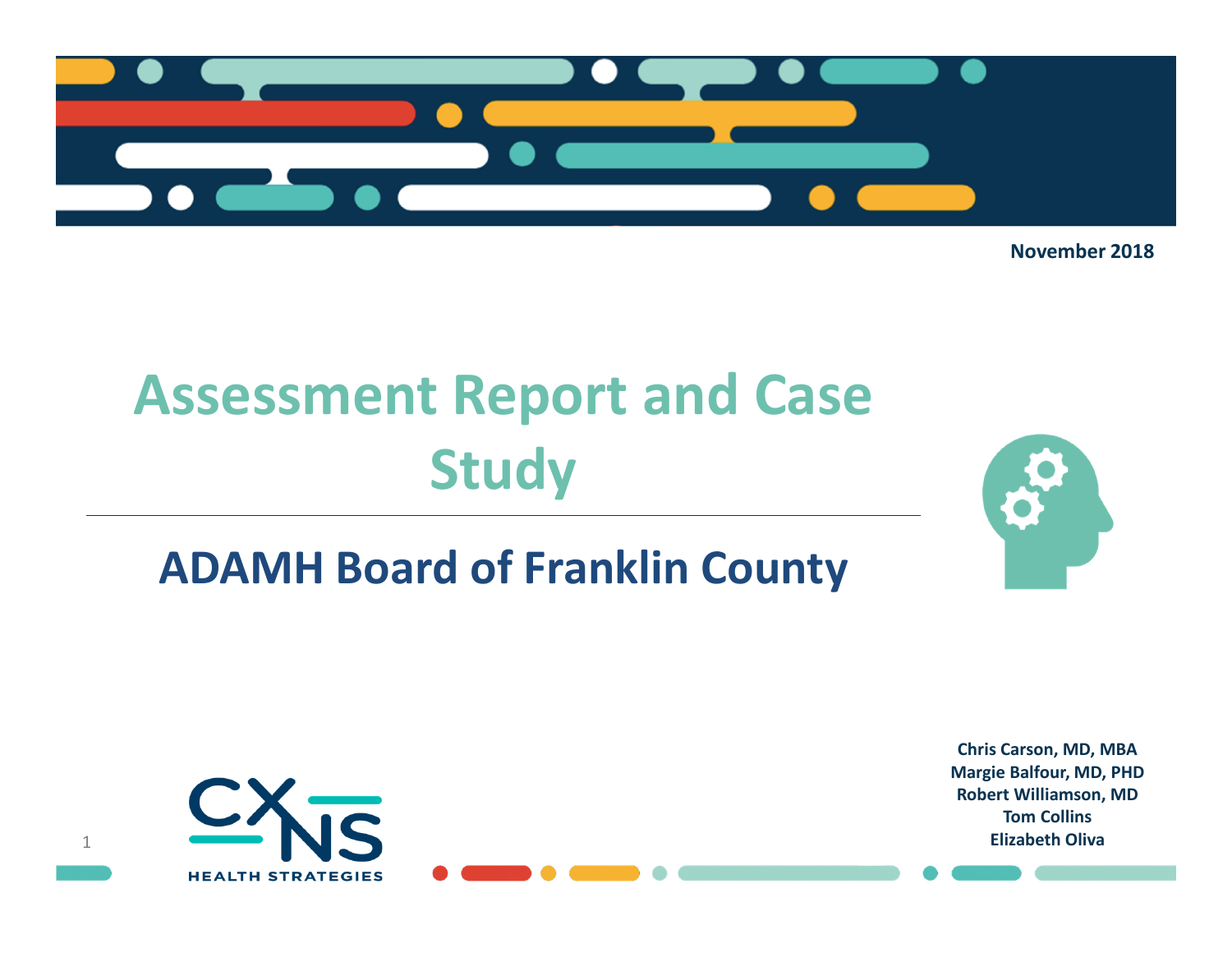# SWOT ANALYSIS

# ADAMH Board of Franklin County & Netcare Access

# **STRENGTHS**

- $\checkmark$ People
- ✓ Satisfactory existing services
- ✓ Clear mission
- ✓ Self-image as community resource
- ✓ Self-awareness
- $\checkmark$ Reputation
- ✓ Relationships with external stakeholders
- $\checkmark$ Accept all probate ordered drop offs
- ✓ Financial support from local foundations
- $\checkmark$  ADAMH support for Netcare Access (both current operations and the new facility)
	- $\checkmark$  Coordinated collaboration and commitment to creating a new facility

### **THRFATS**

- ✓ Growing population
- $\checkmark$  Homeless population
	- $\checkmark$  Growth and inability to discharge to shelters

**HEALTH STRATEGIES** 

- $\checkmark$ Workforce limitations
- $\checkmark$ High recidivism rates
- $\checkmark$  EMS inability to transfer patients directly to Netcare facilities



# **WEAKNESSES**

- System is overwhelmed and overstressed
- Limited electronic data sharing with community mental health providers, hospitals and first responders
- $\checkmark$  Frequently on divert from first responders due to capacity<br>limitations limitations
- $\checkmark$  Unlocked facility  $\hat{\to}$  frequent elopements<br> $\checkmark$  Challenges treating highly acute patients ✓
- Challenges treating highly acute patients due to physical plant and staffing
- $\checkmark$  Lacking a centralized flow of behavioral health services
	- ✓ Ineffective patient flow following discharge from Netcare treatment facility into step down services
	- $\checkmark$  Approximately 40% of patients are not connected to any<br>community resources at intake ✓ community resources at intake
- Imited physical space for patients to interact and remain engaged<br>  $\sim$  Limited physical space for patients in patient isolation  $\checkmark$  Lack of milieu resulting in patient isolation
- Netcare's value proposition is unclear to the MCOs

# OPPORTUNITIES: "Franklin County Mental Health Crisis Center"

- $\checkmark$  Increase access to care and capacity
- Improve efficacy and efficiency of treatment
- Become a "one stop shop" for first responders
- Integrate and coordinate SUD and psychiatric treatment
- Create a locked unit to address elopement concerns
	- $\checkmark$  Ability to accept acute patients without major safety concerns
- ✓ Create functional milieu for patient engagement
- ✓ Share data across system stakeholders
- ✓ Collaborate and contract with all five MCOs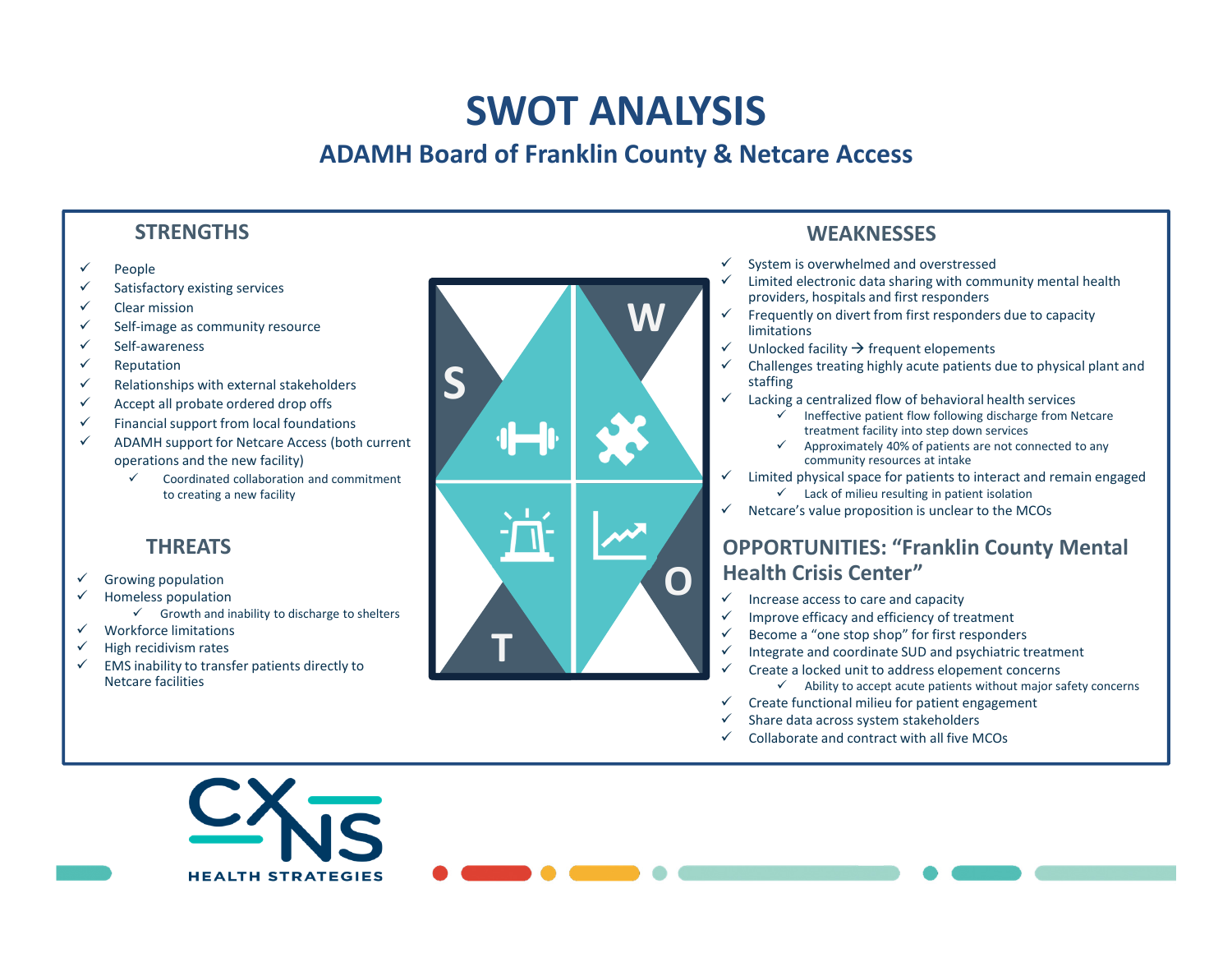

# Executive Summary

Franklin County, Ohio, has for many years had an innovative crisis continuum of care that includes crisis phones, mobile teams, and facility-based crisis services. Several factors have led to rising demand for mental health and substance use services, including both increased need among the population and increased training for first-responders in recognizing this need. As a result, the current system is no longer meeting the needs of the community, and stakeholders are looking at making investments in the crisis system in order to increase access to care, better service first responders, and improve outcomes for people experiencing a behavioral health crisis.

Franklin County's crisis in behavioral health service delivery is not unlike what is being experienced nationwide. Emergency Departments (EDs), first responders, and behavioral health (BH) systems are overwhelmed. Individuals in need are not always able to receive the proper treatment in the most effective and therapeutic settings. While each individual part of the system is trying to do what is best for the person in crisis, the lack of a coordinated solution makes it difficult to use existing resources to their full potential and impacts outcomes. However, the community has recognized need for an improved crisis response, committed to improving the system, and is comprised of stakeholders with a demonstrated track record of collaborative problem-solving. This creates an exciting opportunity to build a cutting-edge crisis system in Franklin County.

While Franklin County has many of the building blocks for an advanced crisis system, missing from the current continuum of care is a modern "front door" crisis facility that can accept, hold, assess, treat and refer persons in crisis all along the acuity continuum. Investing in such a facility would allow first responders to have a reliable receiver of individuals in crisis, ensure that those with high needs are able to access treatment, lessen ED boarding, and provide effective and less-restrictive treatment options other than inpatient hospitalization.

[Note: In this report, we use the term Behavioral Health (BH) to encompass both Mental Health (MH) and Substance Use (SUD) disorders and services.]

# A Crisis Solution for Franklin County

# **Today**

#### Emergency Departments

Individuals experiencing a behavioral health (BH, mental health or substance use) related crisis are at high risk for a myriad of adverse and sometimes tragic outcomes. These patients frequently end up in Emergency Departments (EDs) instead of receiving behavioral health care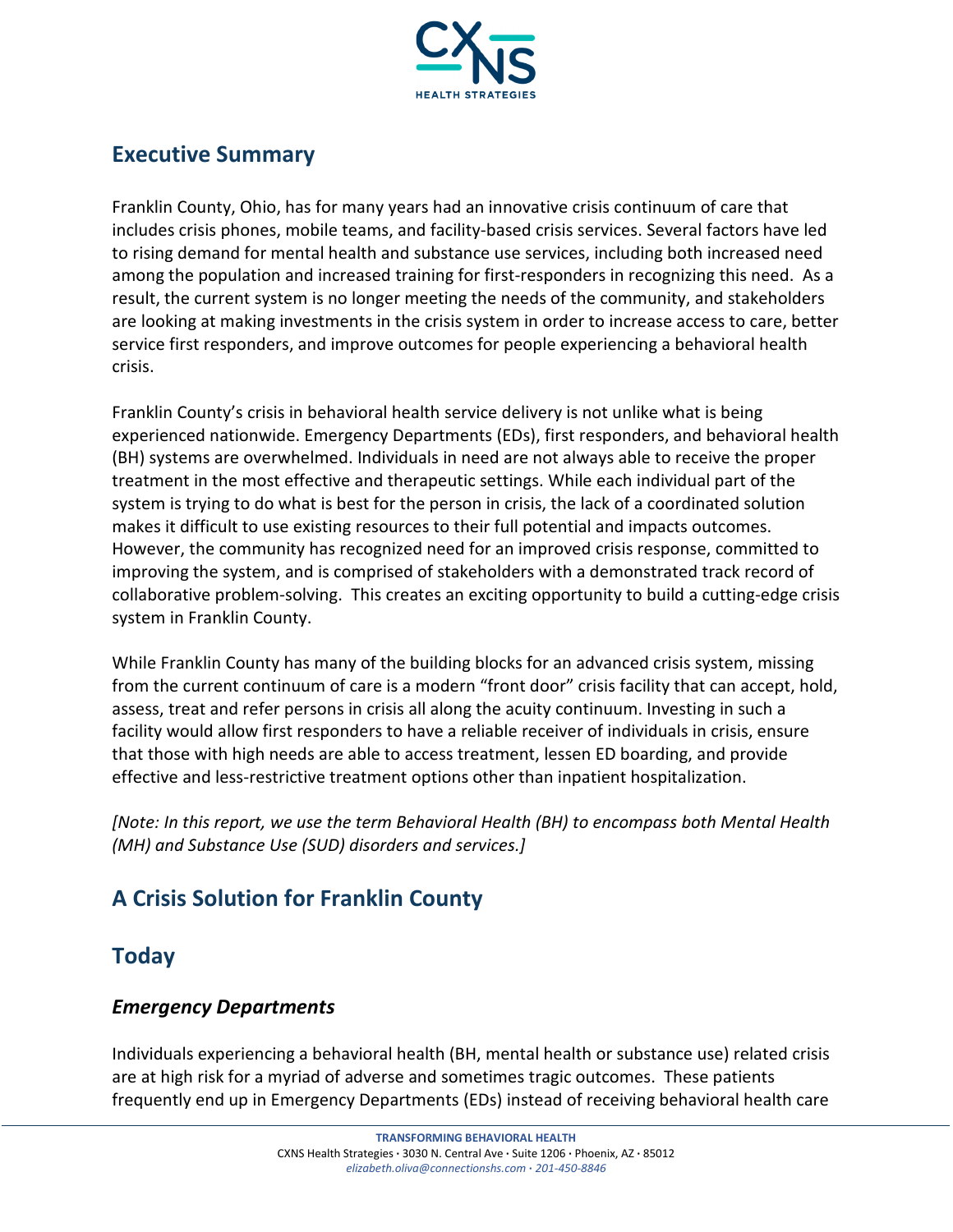

in a specialty setting designed to meet their needs. The American College of Emergency Physicians reports<sup>1</sup> that over 80% of EDs board psychiatric patients – sometimes for days – due to the lack of internal and community resources needed to treat this population. This results in increased cost and risk for the ED and a poor experience for the individual in crisis. Without the ability to provide a comprehensive behavioral health assessment and treatment in a therapeutic environment, the default disposition is often inpatient admission. Patients then wait for a psychiatric bed, in an environment ill-equipped to meet their unique needs. Boarding psychiatric patients without specialized treatment increases risk of harm to the patient and ED staff, as well as increased risk and cost to the institution. One study conservatively estimates the cost of psychiatric boarding at \$2,264 per patient per day.<sup>2</sup>

Aside from the costs associated with boarding, the cost in terms of patient outcomes is significant. Psychiatric patients held in medical EDs pending placement receive little in the way of effective care for their BH needs. They are frequently restrained, dressed in identifying clothing, stigmatized, and seen by the non-BH staff responsible for their care as a burden because they lack the tools or expertise to effectively intervene and meet the patient's needs.

In Franklin County, the three largest EDs report a combined total of over 20,595 visits with a primary BH (MH or SUD) diagnosis, nearly half of whom have Medicaid. Their BH patients stay in the ED an average of 12.87 hours, which is 5 times the Ohio average ED length of stay of 2.5 hours<sup>3</sup>. Some of these patients could board for 2-3 days waiting for placement in an inpatient bed, especially if their payer, diagnosis, or level of acuity renders them a challenging patient to inpatient psychiatric hospitals. Although the EDs have, out of necessity, developed some psychiatric treatment capacity, the ability to divert these patients to a crisis center would reduce the burden on local EDs and provide a better experience for the patient.

#### First Responders

The first responders on the scene of a BH emergency are often law enforcement, which sets the stage for risky encounters. Nationally, it is estimated that a quarter of officer-involved shooting fatalities are behavioral health related<sup>4,5</sup>. Training programs such as Mental Health First Aid (MHFA) and Crisis Intervention Team (CIT) Training equip officers with tools to de-escalate the person in crisis and connect them to treatment in lieu of arrest<sup>6</sup>. However, research shows that even CIT-trained law enforcement personnel bring people to jail when the crisis system is difficult or time-consuming to access<sup>7</sup>. Once incarcerated, most do not receive the treatment they need, are incarcerated longer at higher cost, are more likely to suffer adverse outcomes such as assault and solitary confinement, and after release, they have difficulty with housing and employment due to their criminal record<sup>8,9</sup>. Besides the human cost, this is a poor use of taxpayer dollars.

The Franklin County law enforcement community has been very progressive in implementing best-practice behavioral health programs. Local law enforcement agencies have invested in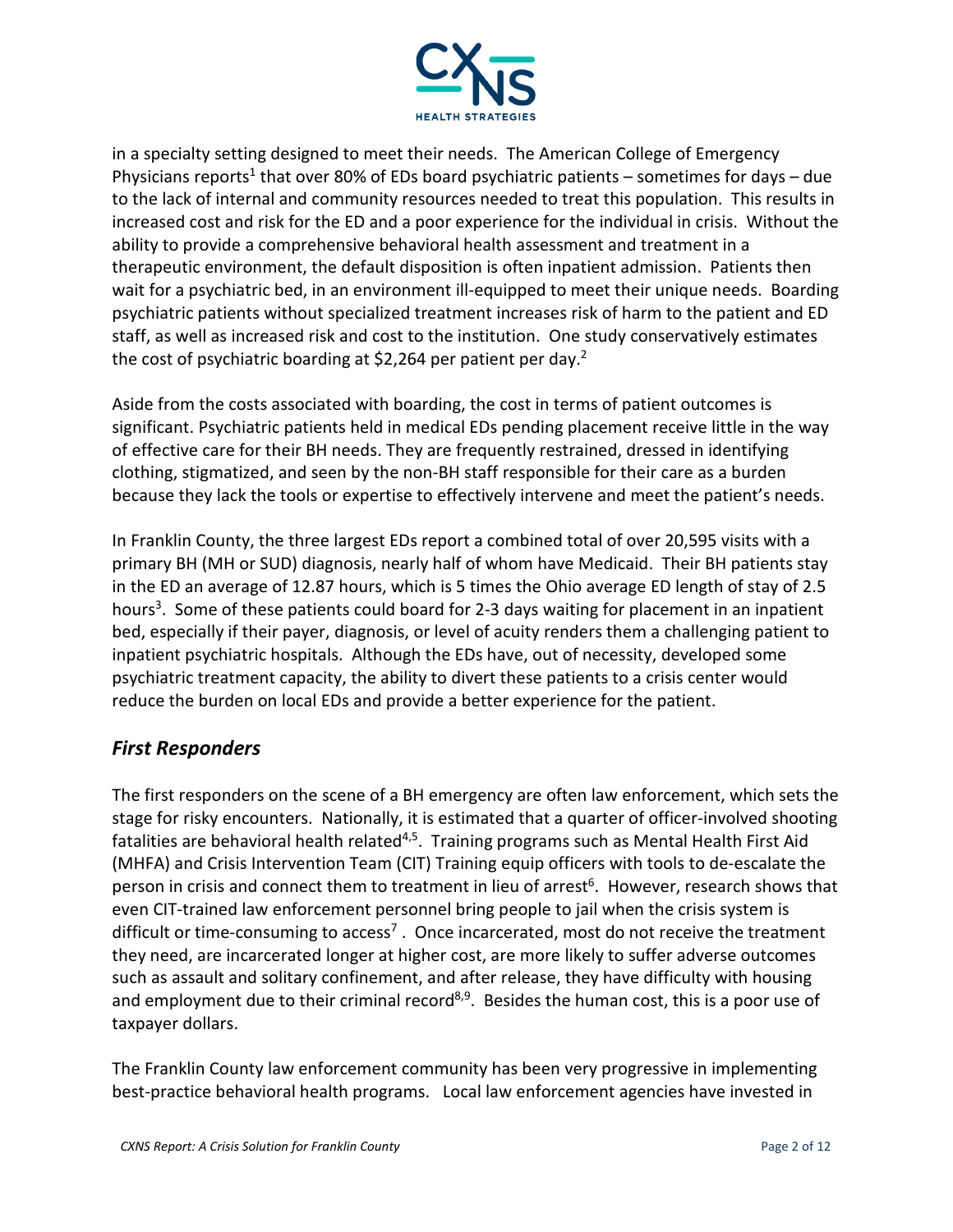

CIT training for their officers and deputies, and the Franklin County Sheriff has recently created a co-responder mobile team to focus on individuals with probate orders. Currently, Columbus PD receives 22,880 mental health calls annually and transports about a quarter (5,623), mostly to EDs. Only 652 are brought to Netcare due to the facility frequently being on diversion. If a more robust and higher capacity crisis facility existed, there is no doubt that the law enforcement community in Franklin County would use it.

#### BH Crisis System

The Franklin County ADAMH Board has been a leader in addressing these issues. Its creation of Netcare in the 1990s was an innovative and forward-thinking approach to centralizing crisis services at the time. Currently, Netcare provides crisis services to 7,840 patients annually (approximately 650 visits per month, based on data provided by Netcare for Oct 2017 to Sep 2018). After an average stay of 19 hours, only 38% go on to be admitted to a hospital or ED. Thus, Netcare is providing a valuable service by providing stabilization in the least restrictive setting and avoiding unnecessary and costly inpatient utilization. However, based on the first responder data above, it is not surprising that after more than 20 years, Netcare's crisis facility is often at capacity. Netcare is on divert (i.e. not accepting police drop-offs) an average of 408 hours per month, or 56% of the time. The inability of Netcare to accept people for such a significant amount of time leads to increased ED usage, and the true need for crisis services is likely underestimated due to the lack of capacity. Furthermore, physical plant and process issues hinder Netcare's ability to provide care to the most highly acute patients and have resulted in an average of 32 elopements per month (monthly numbers range from 19-56). Some of these elopements are people who are at risk both to themselves and to others in the community.

Persons in crisis frequently experience both mental health (MH) and substance abuse (SUD) problems. Franklin County and the ADAMH Board have been very aggressive in creating treatment opportunities for those with SUD, especially opiate dependence. New resources have been added to help in this area, but the barriers between SUD treatment and MH treatment remain an obstacle to good outcomes. The "front door" to crisis treatment must have the capability of treating both SUD and MH due to co-morbidities in the majority of crisis situations through MAT opportunities and greater collaboration with other providers. As the crisis resolves, moving into ongoing treatment in specialized milieus is appropriate, but some crosscapabilities are needed for many people.

# The Solution

Franklin County has many of the building blocks to create a crisis continuum. Over the past several decades, the ADAMH Board has worked with Netcare to create a centralized crisis hotline, mobile crisis teams, clinician-police co-responders, and the existing crisis facility. Law enforcement has made great strides with its CIT program in collaboration with Netcare and the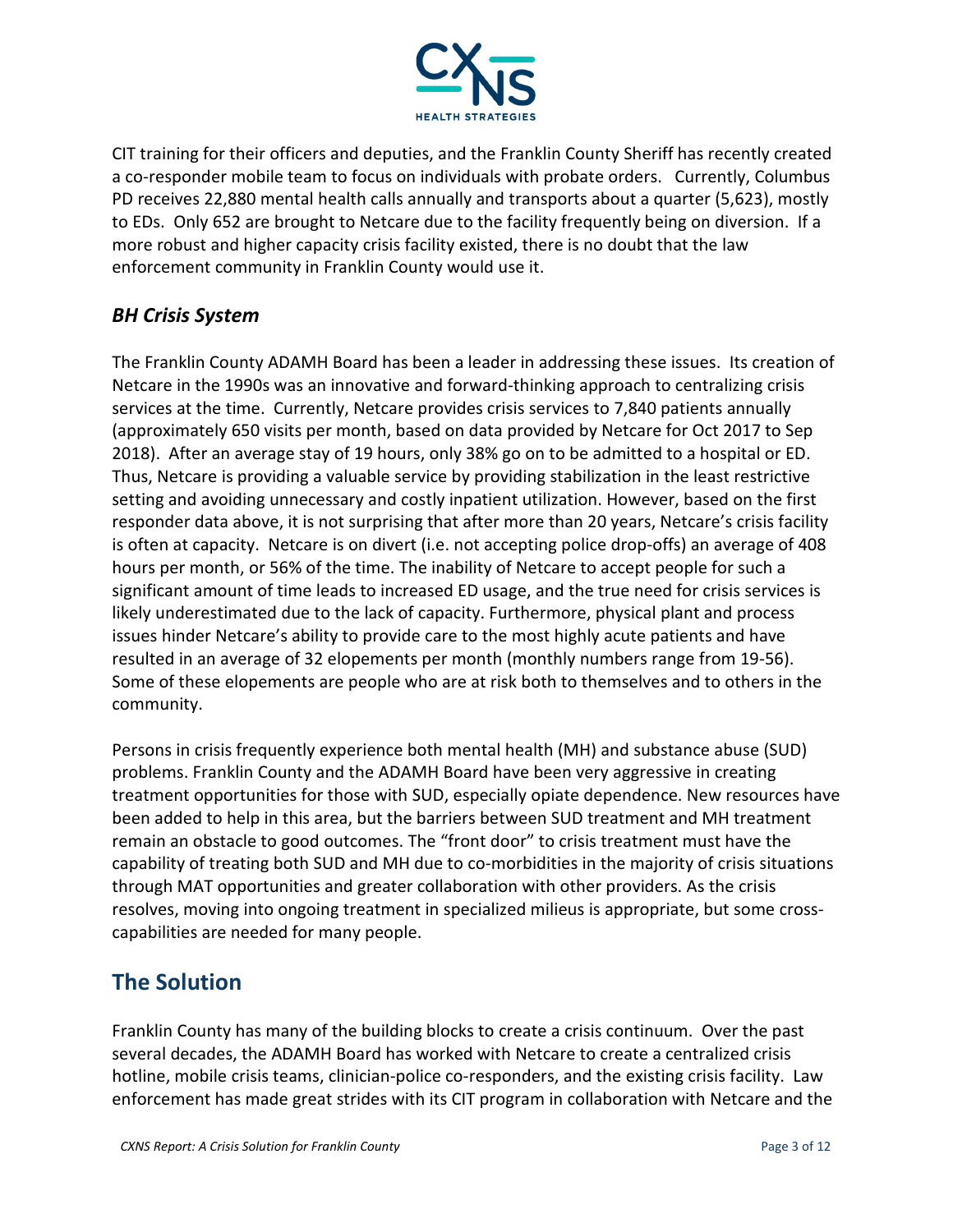

ADAMH Board. Stakeholders, especially the hospital systems in Columbus, have a proven history of working cooperatively towards goals that benefit the community. However, Netcare's crisis facility is unable to meet the growing need in its current form. It is at capacity and on divert from law enforcement the majority of the time. It is unable to effectively accept and treat the most medically compromised and violent people and it is unlocked leading to a high number of elopements monthly.

#### A Facility-Based Solution

Facility-based crisis services are an important part of the robust crisis continuum needed to provide comprehensive solutions for those in crisis<sup>10</sup>. A crisis continuum requires a "front door" facility with the mission of accepting persons in crisis from wherever they appear, to provide a safe environment for their crisis to be resolved while a thoughtful and robust clinical evaluation and treatment plan is developed. The crisis facility has the ability to quickly triage, assess, and initiate treatment in a safe and healing environment. Once the crisis is stabilized and treatment needs are assessed, the crisis facility engages treatment providers in the community to continue the treatment. In doing this, the person's needs, community resources, and safety are all coordinated to maximize outcomes.

The facility must:

- 1. Be the primary place for first responders to bring persons in a BH (MH/SUD) crisis.
- 2. Have the capacity to accept the volume without going on diversion.
- 3. Be multi-faceted so that all levels of need are met in environments appropriate to the need.
- 4. Have some medical capabilities to reduce the need for medical clearances prior to treatment.
- 5. Be secure and ensure that everyone involved from staff to the recipient of care are safe.
- 6. Be able to handle acute MH and SUD needs at the point of crisis.
- 7. Have secure and reliable referral patterns to community-based hospitals and providers for ongoing care post-crisis.

Key features recommended:

- A culture of law enforcement/first responders as a "preferred customer."
	- $\circ$  In order to incentivize treatment in lieu of arrest, the crisis center makes it quick and easy for law enforcement to bring patients to the facility, with a "no wrong door" philosophy of never turning officers away, and a drop-off time of 10 minutes or less<sup>11</sup>.
- Limited behavioral health exclusionary criteria based on behavioral acuity, agitation, dangerousness, co-occurring substance use, or legal status, because these patients receive the best care in a specialized crisis setting.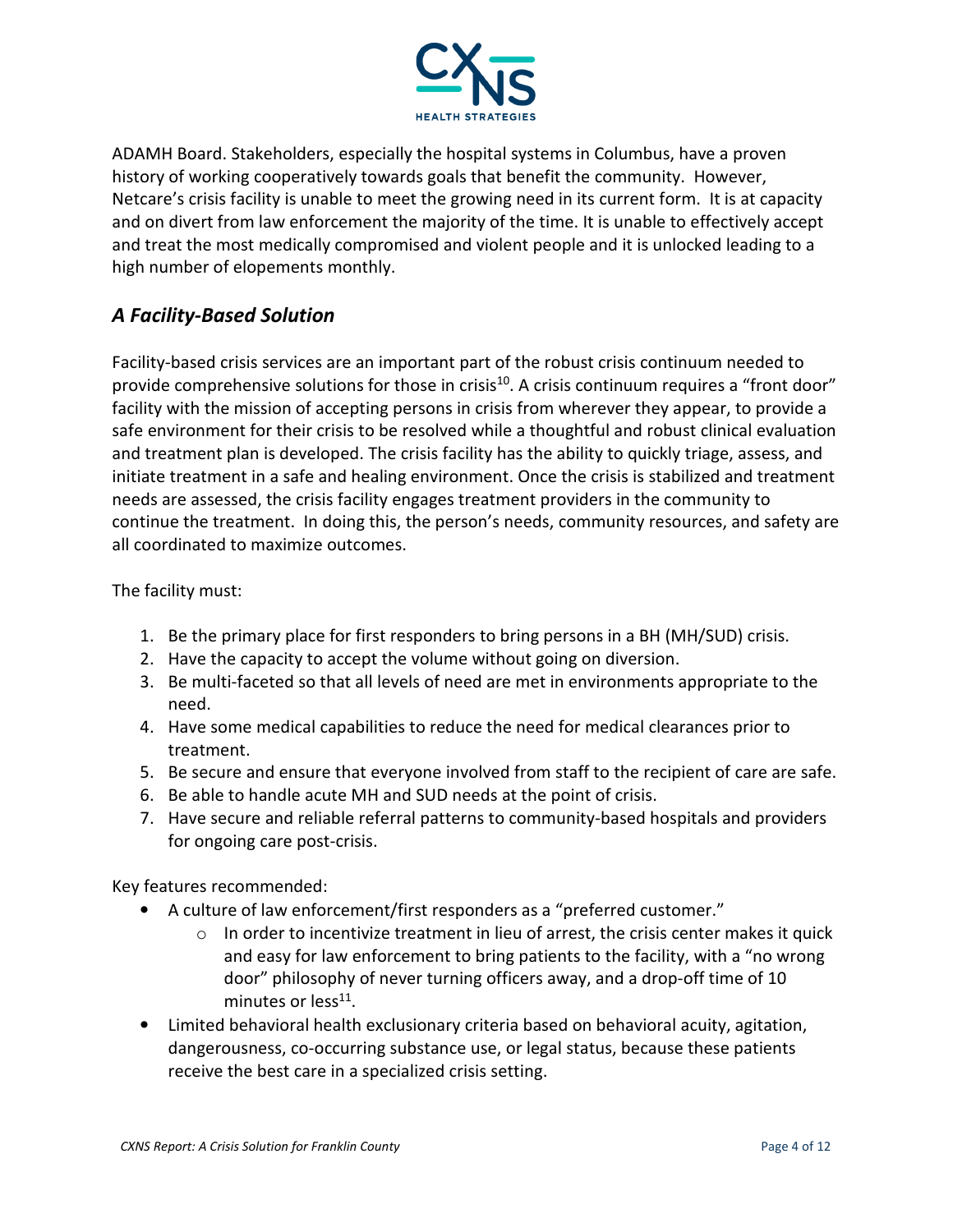

- A thoughtful clinical assessment, rapid initiation of treatment, and aggressive discharge planning in collaboration with community partners.
- An interdisciplinary team of medical providers, crisis workers, nurses, behavioral health technicians, and recovery support staff (peer supports).
- A specialized therapeutic milieu that allows for continuous visualization to ensure safety and provides the opportunity for interpersonal interaction.
- Time-limited bridging services for patients who need care until they can be connected to ongoing community-based outpatient care.
- Locked and unlocked settings so that those who are less acute, but at risk of deteriorating, can be seen in an unlocked setting.

# Specific Recommendations

Create a new crisis facility that is capable of functioning as the "front door" crisis facility for Franklin County. The facility will be the receiver of all BH crisis referrals from first responder agencies as well as the BH system in general. It will be multi-faceted and capable of effectively treating anyone with a MH or SUD crisis in Franklin County and will be strongly inter-connected with the entire system of care including the acute hospital system and community providers so that when the crisis is stabilized, ongoing treatment in the best setting can be seamlessly continued. It will ensure safety and high-quality treatment outcomes for those in need.

#### Description of Products and Services

- 1. The new facility must incorporate the values listed above.
- 2. The facility should include:
	- a. A 23-hour observation unit that is locked, secure, highly structured, safe, and able to accept and treat anyone with a BH (MH/SUD) crisis need. A unit like this must be flexible to handle the variability associated with crisis.
	- b. A walk-in unlocked component for those with less acuity who are in crisis. This unlocked component would allow people to access services without engaging with law enforcement or a hospital system. It would also allow for bridging people until their community-based treatment can commence.
	- c. A capability of treating some people longer than 24 hours in a structured inpatient-like milieu. This would be a locked crisis stabilization unit with a short average length of stay.
	- d. Have at least two entrances; one public and one for first responders.
	- e. Be planned for a changing healthcare landscape to be flexible and be able to adapt to changing demands.
	- f. Have detox capabilities including initiation of medication-assisted treatments with barrier-free linkage to ongoing care.
	- g. Have a workspace for community providers.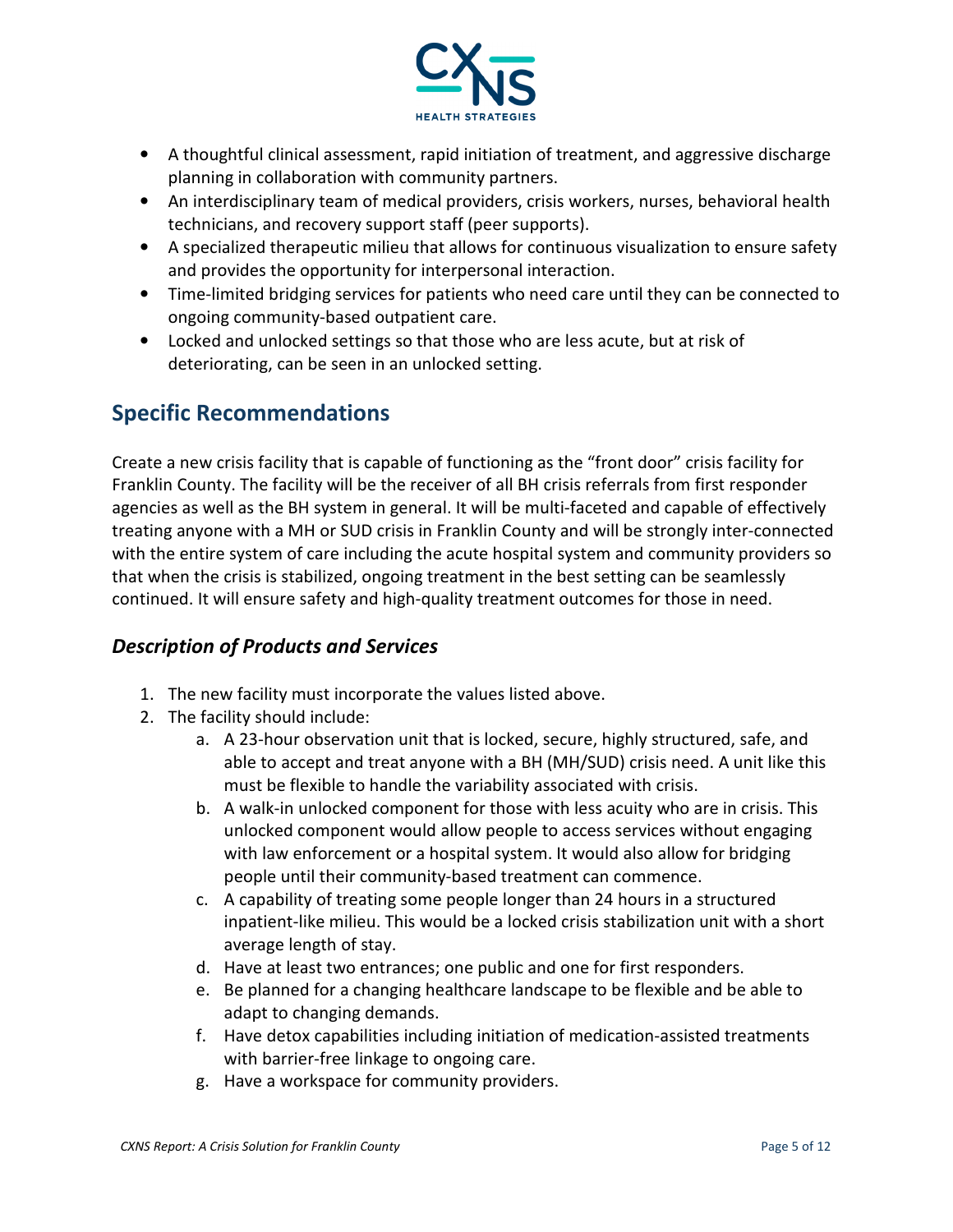

h. Have medical-clearance capabilities including lab work and other complex medical services beyond what Netcare currently provides.

#### Estimating Need

Current Netcare Volume: Netcare reports a volume of 7,840 visits annually. Because Netcare is on police diversion over 50% of the time due to capacity limitations, the majority of patients (80%) arrive via sources other than first-responders.

Police: Columbus PD receives 22,880 mental health service calls annually and transports 5,623 to EDs, hospitals, etc. Excluding those that are already transported to Netcare, Maryhaven, or facilities serving children, and assuming that 5% (a high estimate) require an ED visit for a cooccurring medical issue, the remaining 4,247 could potentially be transported to a crisis center instead.

Sheriff: Franklin County Sheriff estimates 75-85 probate transports per month and this number is anticipated to rise with the addition of the mobile transport team.

EMS: Columbus Fire reported 10,549 mental health calls in 2017, and EMS transported 8,861. Approximately 40% (again, a conservative estimate) of the calls were for conditions that might require an ED transport (excited delirium, altered mental status, drug overdose) leaving 5,317 patients who could potentially receive care in a crisis facility instead of the ED. This is a conservative estimate, as Columbus Fire estimates that their data encompasses only 80% of the actual volume, due to overlap with other EMS agencies at the edges of their jurisdiction.

Projected Crisis Volume: The tables below summarize Netcare volume and first responder transports that could potentially be diverted to a new crisis facility. This analysis is based on current utilization and transport data, and assumptions err on the side of conservatism.

| Table 1. Current Netcare Crisis Volume                                                                                                                                                                                                                                                                                             |         |                              |                  |  |
|------------------------------------------------------------------------------------------------------------------------------------------------------------------------------------------------------------------------------------------------------------------------------------------------------------------------------------|---------|------------------------------|------------------|--|
| Referral Source                                                                                                                                                                                                                                                                                                                    |         | <b>Current Crisis Visits</b> |                  |  |
|                                                                                                                                                                                                                                                                                                                                    | % total | Per Year                     | <b>Per Month</b> |  |
| <b>Police</b>                                                                                                                                                                                                                                                                                                                      | 8%      | 652                          | 54               |  |
| <b>Sheriff</b>                                                                                                                                                                                                                                                                                                                     | 12%     | 960                          | 80               |  |
| <b>EMS</b>                                                                                                                                                                                                                                                                                                                         | 0%      |                              |                  |  |
| Other (e.g. walk-in)                                                                                                                                                                                                                                                                                                               | 80%     | 6,228                        | 519              |  |
| <b>Total</b>                                                                                                                                                                                                                                                                                                                       |         | 7,840                        | 653              |  |
| Data Sources: Netcare utilization report (Oct 2017 – Sep 2018); Columbus Police Department (Nov 2017 – Oct 2018); Stakeholder meetings.<br>Although the Netcare data was not broken out by referral source, Columbus PD reported the number of transports to Netcare annually, and<br>ADAMH Board estimated 80 probates per month. |         |                              |                  |  |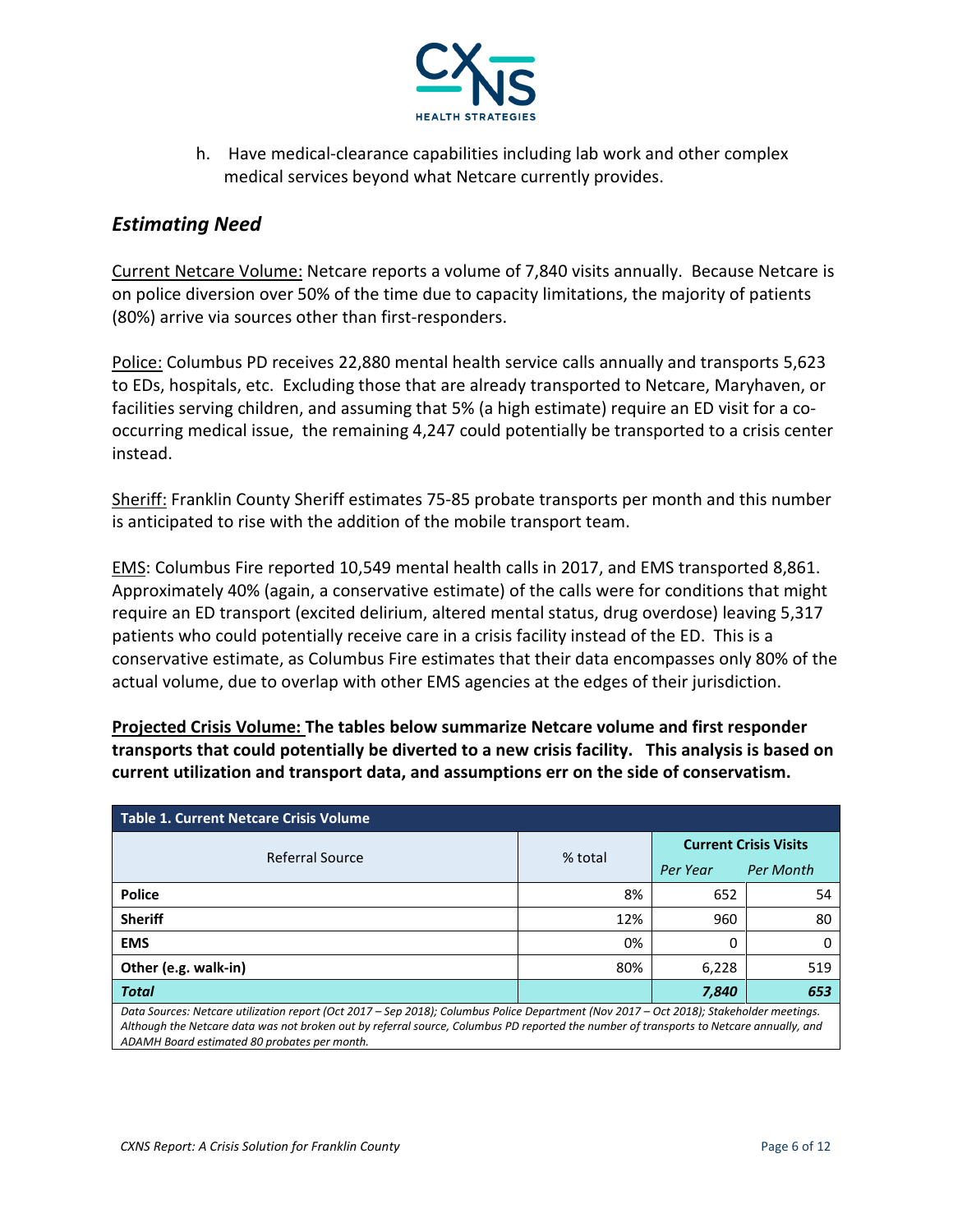

| Table 2. Additional Crisis Volume from First Responders |           |            |                                                      |            |                                  |                                 |                  |
|---------------------------------------------------------|-----------|------------|------------------------------------------------------|------------|----------------------------------|---------------------------------|------------------|
|                                                         | <b>BH</b> | <b>BH</b>  |                                                      | Remaining  | <b>Estimated %</b>               | <b>Additional Crisis Visits</b> |                  |
|                                                         | Calls     | Transports | Exclude                                              | transports | needing medical<br>care in an ED | Per Year                        | <b>Per Month</b> |
| <b>Police</b>                                           | 22,880    | 5,623      | - Netcare: 652<br>- Maryhaven: 64<br>- Children: 436 | 4,471      | -5%                              | 4,247                           | 354              |
| <b>EMS</b>                                              | 10,549    | 8,861      | - Children: 402                                      | 8,459      | $-40%$                           | 5,075                           | 423              |
| <b>Total</b>                                            |           |            |                                                      |            |                                  | 9,323                           | 777              |

Data Sources: Columbus Police Department (Nov 2017 – Oct 2018); Columbus Fire Department/EMS (Calendar Year 2017)

| Table 3. Projected Crisis Volume    |                                |           |
|-------------------------------------|--------------------------------|-----------|
|                                     | <b>Projected Crisis Visits</b> |           |
|                                     | Per Year                       | Per Month |
| <b>Current Netcare Volume</b>       | 7,840                          | 653       |
| <b>Additional Police</b>            | 4,247                          | 354       |
| <b>Additional EMS</b>               | 5,075                          | 423       |
| <b>Total</b>                        | 17,163                         | 1,430     |
| Data Sources: Tables 1 and 2 above. |                                |           |

Unmet need and growth: The actual need is likely greater that what is depicted here and should be expected to grow over time. In our experience, crisis utilization increases as services become more robust and easily accessible. For example, in Pima County, which is of comparable population to Franklin County, there was a 35% increase in law enforcement mental health transports over the five years following the opening of the Crisis Response Center. Franklin County's law enforcement community has already invested in mental health best practices such as CIT and the new probate mobile team, and thus law enforcement utilization of crisis services should be expected to increase as more people in need of mental health treatment are identified and service connection becomes easier. In addition, a portion of the 15% of EMS BH calls that do not result in transport may benefit from more readily available crisis services. Walk-in and clinic referrals will likely increase in parallel with improved crisis capability and accessibility as well.

#### Expected benefits and outcomes

Research has shown that this model works. One study of a center designed by our team in Phoenix resulted in a 40% reduction in ED hold times, and the percent requiring inpatient admission decreased from 75% to less than 50%<sup>12</sup>. A study in California showed comparable results<sup>13</sup>.

Impact on Payers: Estimated cost savings to payers is depicted below. Table 4 estimates the reduction in ED claims based on the projected numbers of reduced police and EMS transports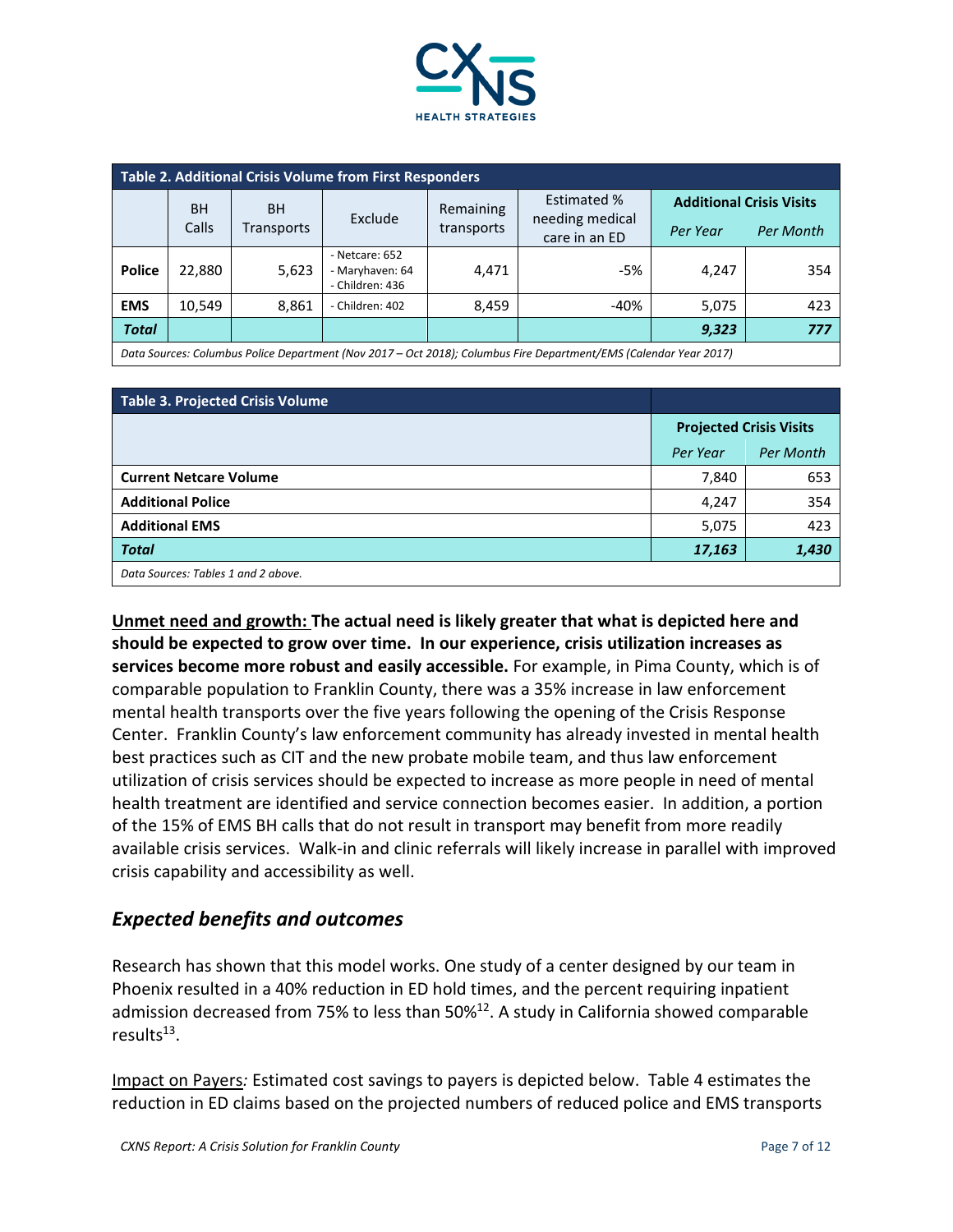

(as calculated in Table 2). Furthermore, some inpatient psychiatric admissions could have been prevented if the patient were stabilized in a crisis center with a specialized milieu and treatment program. The percentage of BH patients admitted vs. discharged from the ED varied widely between sites and payer sources, and thus a more detailed analysis is needed to better determine the reasons for the variation and identify the patients who would benefit most from a specialized crisis program. Table 5 depicts the projected savings of a 20% reduction in the overall numbers of admissions.

| Table 4. Impact on Payers: Decreased ED Utilization                                                                                                        |                            |                                    |                                    |  |
|------------------------------------------------------------------------------------------------------------------------------------------------------------|----------------------------|------------------------------------|------------------------------------|--|
|                                                                                                                                                            | <b>Diverted transports</b> | <b>Estimated cost per ED visit</b> | <b>Potential savings to Payers</b> |  |
| <b>Police</b>                                                                                                                                              | 4.247                      | \$1,300                            | \$5,521,685                        |  |
| <b>EMS</b>                                                                                                                                                 | 5,075                      | \$1,300                            | \$6,598,020                        |  |
| <b>Total</b>                                                                                                                                               |                            |                                    | \$12,119,705                       |  |
| Diverted transports from data calculation in Table 2. ED cost estimates from stakeholder discussions. (National average ED cost is \$1,917 <sup>14</sup> ) |                            |                                    |                                    |  |

| Table 5. Impact on Payers: Decreased Inpatient Psychiatric Admissions                                                                                                               |               |                                     |                                    |
|-------------------------------------------------------------------------------------------------------------------------------------------------------------------------------------|---------------|-------------------------------------|------------------------------------|
| <b>Current # of admissions</b><br>from EDs                                                                                                                                          | 20% reduction | <b>Estimated cost per admission</b> | <b>Potential savings to Payers</b> |
| 4,852                                                                                                                                                                               | 970           | \$3,000                             | \$2,911,200                        |
| Admission data provided by OSU, Ohio Health, and Mt Carmel (Jul 2017 - Jun 2018). Inpatient cost estimates from stakeholder discussions.<br>(National average ED cost is \$9,36815) |               |                                     |                                    |

Impact on EDs: BH patients create strains and cost to EDs as well. Franklin County patients with a primary BH diagnosis have a 12.87-hour average length of stay, which is 5 times the Ohio average ED length of stay of 2.5 hours<sup>16</sup>, and adds up to 11,044 patient-hours annually. Long waits for BH patients create risk for elopement, self-harm, and injury. Furthermore, ED overcrowding negatively impacts care for all patients, and is associated with increased risk of mortality and poorer performance on quality and throughput measures for conditions such as pneumonia and myocardial infarction. The financial impact of BH boarding is estimated at \$2,264 per patient based on lost revenue due to the longer lengths of stay. However, additional costs are incurred security, sitters, overtime, injuries, etc. Tables 6 and 7 depicts the estimated impact of a new crisis center on the number of BH patient days and cost of boarding in the three largest EDs in Franklin County.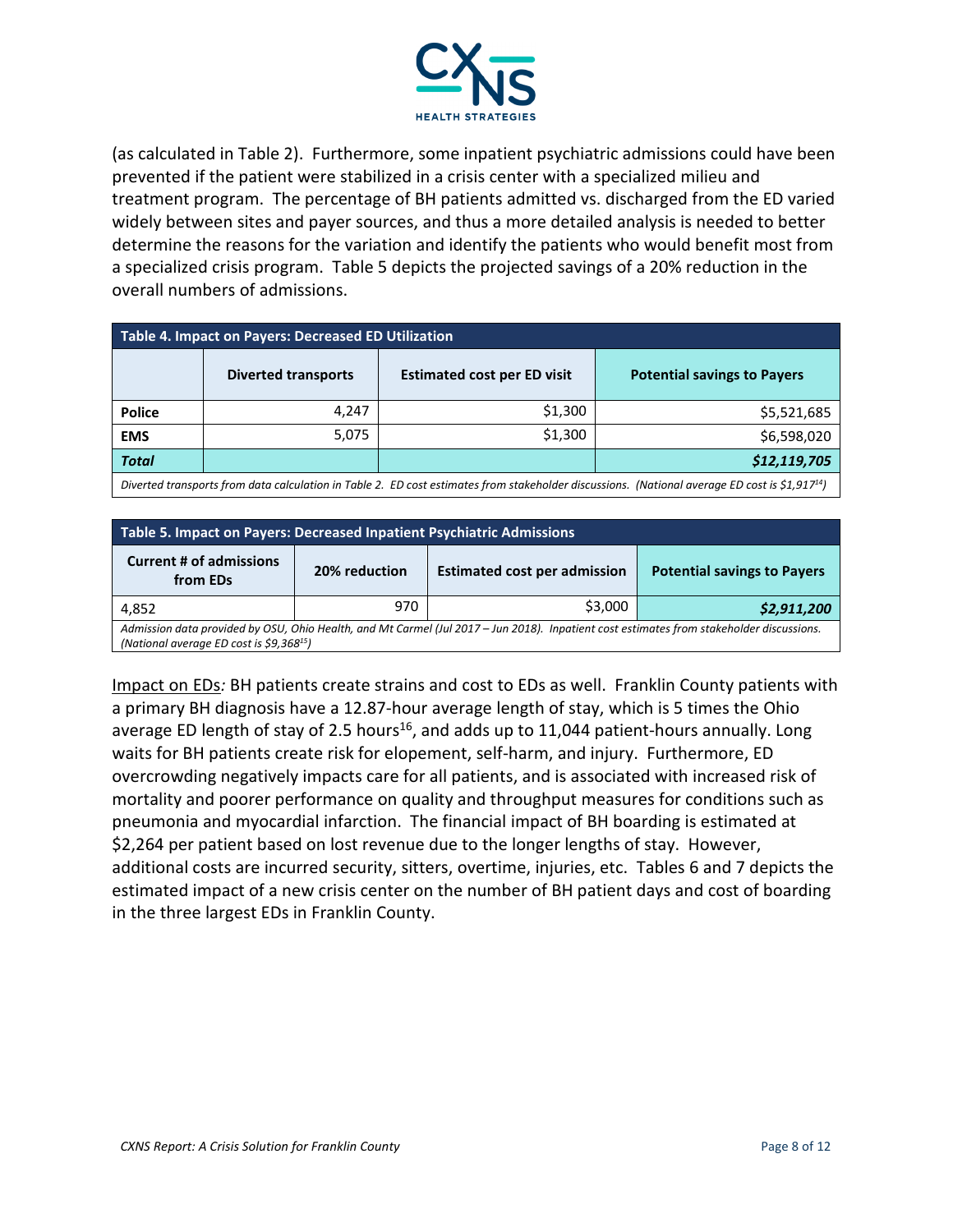

| Table 6. Impact on EDs: Overcrowding |                               |                           |                                        |             |
|--------------------------------------|-------------------------------|---------------------------|----------------------------------------|-------------|
|                                      | <b>Diverted</b><br>transports | Avg. length of stay (hrs) | <b>Potential patient-days</b><br>saved | % reduction |
| <b>Police</b>                        | 4.247                         | 12.87                     | 2,278                                  |             |
| <b>EMS</b>                           | 5,075                         | 12.87                     | 2.722                                  |             |
| <b>Total</b>                         |                               |                           | 4,999                                  | $-55%$      |

Diverted transports from data calculation in Table 2. ED average length of stay calculated from data provided by OSU, Ohio Health, and Mt. Carmel EDs (Jul 2017 – Jun 2018) for patients with a primary MH or SUD Dx. Percent reduction in patient days was calculated using total patient days (22,595 visits x 12.87 hours per visit = 11,044 patient days).

| <b>Table 7. Impact on EDs: Cost</b>                                                                                                                                                                                                                                                                |                            |                                               |                                 |  |
|----------------------------------------------------------------------------------------------------------------------------------------------------------------------------------------------------------------------------------------------------------------------------------------------------|----------------------------|-----------------------------------------------|---------------------------------|--|
|                                                                                                                                                                                                                                                                                                    | <b>Diverted transports</b> | <b>Estimated cost of psychiatric boarding</b> | <b>Potential savings to EDs</b> |  |
| <b>Police</b>                                                                                                                                                                                                                                                                                      | 4.247                      | \$2,264                                       | \$9,616,227                     |  |
| <b>EMS</b>                                                                                                                                                                                                                                                                                         | 5,075                      | \$2,264                                       | \$11,490,706                    |  |
| <b>Total</b>                                                                                                                                                                                                                                                                                       |                            |                                               | \$21,106,932                    |  |
| Estimated cost of ED boarding is \$2,264 per patient per day <sup>17</sup> . This estimate is based on lost revenue due to psychiatric patients' longer<br>lengths of stay. It does NOT include other known sources of increased cost such as staffing (e.g. security and sitters), injuries, etc. |                            |                                               |                                 |  |

Criminal Justice Impacts: It should be noted that positive impacts are expected in other areas, although the data was not available to perform a quantitative analysis. These include:

- Law Enforcement Time Saved: The time spent transporting patients and waiting at EDs can be substantial. One of our clients was able to secure funding for a crisis center by translating the hours saved into the equivalent number of increased officers back on the street.
- Costs of Incarceration: Diversion to crisis treatment instead of jail results in cost savings from booking fees, jail per-diems, jail medical care, and court costs.

Outcome Measures: While there is not currently a national standard for measuring crisis facility outcomes, the CXNS team has pioneered the development of crisis outcome measures $^{18,19}$  that are both clinically meaningful and show value to payers and other stakeholders. Other communities have begun adopting these measures, and the new facility should be designed to incorporate measurement of key outcomes such as the following:

| <b>Metric</b>                     | <b>Relevance</b>                                                            |
|-----------------------------------|-----------------------------------------------------------------------------|
| Urgent Care/Bridge Clinic:        | Patients get their needs met quickly instead of going to an ED or allowing  |
| Door-to-Door Length of Stay       | symptoms to worsen.                                                         |
| 23-Hour Obs Unit:                 | Treatment is started early, which results in higher likelihood of           |
| <b>Door-to-Doctor Time</b>        | stabilization and less likelihood of assaults, injuries and restraints.     |
| 23-Hour Obs Unit:                 | Most patients are able to be discharged to less restrictive and less costly |
| <b>Community Disposition Rate</b> | community-based care instead of inpatient admission.                        |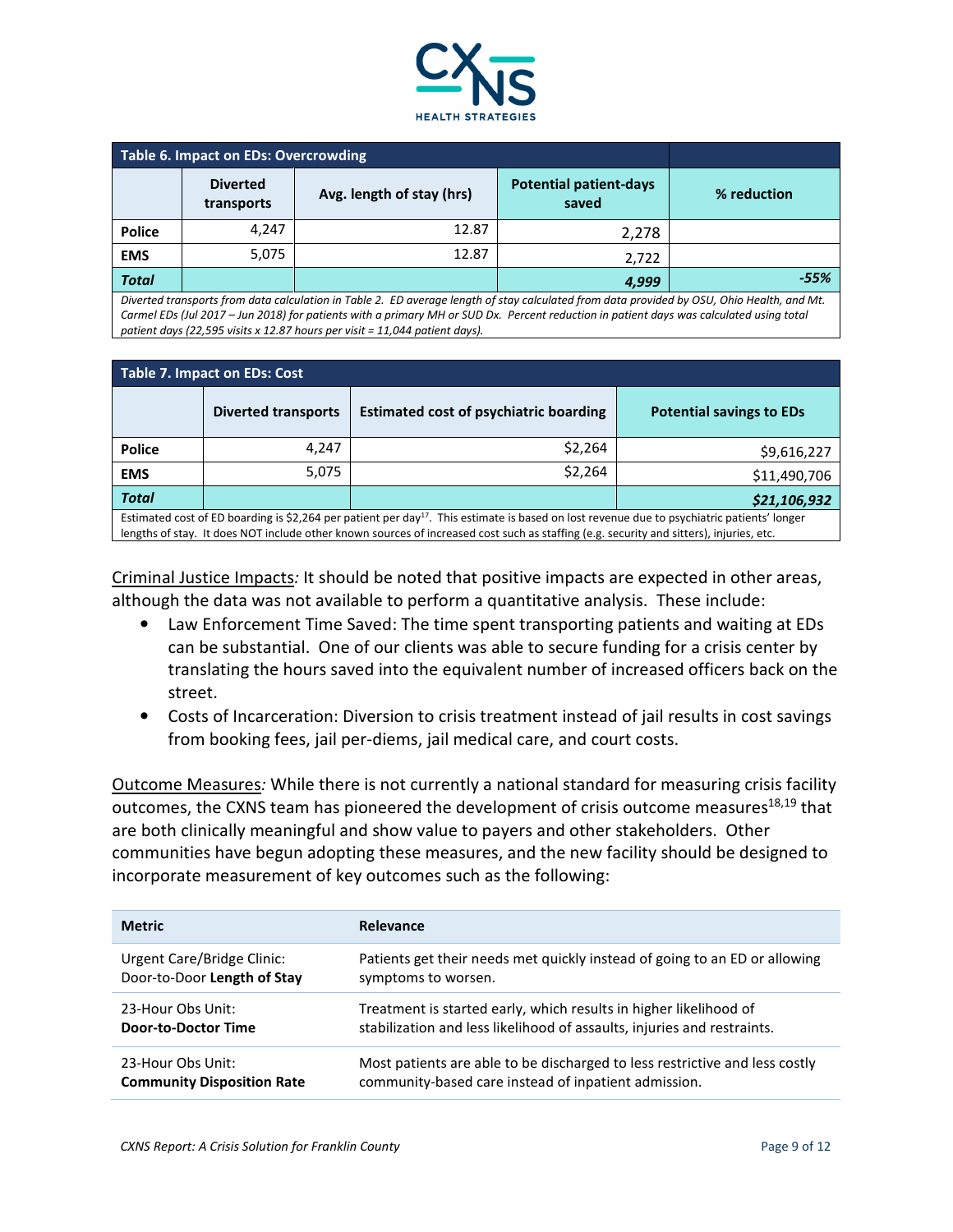

| Law Enforcement Drop-Off                                     | If jail diversion is a goal, then police are a customer too and the crisis |
|--------------------------------------------------------------|----------------------------------------------------------------------------|
| <b>Police Turnaround Time</b>                                | facility must be quicker and easier to access than jail.                   |
| Patient Satisfaction:                                        | Services are be designed such that most would recommend the facility to    |
| <b>Likelihood to Recommend</b>                               | friends or family, even when brought by law enforcement.                   |
| <b>Return Visits within 72h</b><br>of discharge from 23h obs | People get their needs met and are connected to effective aftercare.       |

# **Conclusion**

Franklin County has the building blocks of a strong crisis continuum of care and a proven history of creating collaborative solutions to complex problems. Its creation of Netcare in the 1990s was innovative for the time. However, the current Netcare facility is now outdated and unable to perform the role of the "front door" crisis facility. A new facility is needed to meet the needs of 21<sup>st</sup> Century Franklin County. This new facility should

- Be able to accept persons in BH crisis from first responders, EDs and the community without frequently being on law enforcement diversion
- Provide thorough assessment and treatment/stabilization of the crisis in a safe, secure, and recovery-oriented environment.
- Be a point of access to care for persons who are not engaged in the BH system.
- Have some medical capabilities that allow it to accept persons with medical conditions to reduce barriers to care and lessen the burden on EDs to provide medical clearance.
- Be interwoven with the other providers in the system so that aftercare, whether inpatient or outpatient, is easily, reliably, and seamlessly available.

#### Next Steps for Franklin County

#### 1. Staffing:

The current staff and leadership of the crisis facility are very strong and are an asset in this transformation. A detailed plan on how to properly staff, manage, and operate a transformed unit will have to be developed to include training and staffing levels based on the actual facility that is built.

#### 2. Licensure and accreditation:

a. Ohio licensure and accreditation issues will have to be studied and built into any plan.

#### 3. Building:

- a. The building plan, floor plan, outfitting and use will require significant thought and effort to ensure flexibility, safety, capability, and longevity.
- b. Appropriate business personal property including desks, tables and chairs.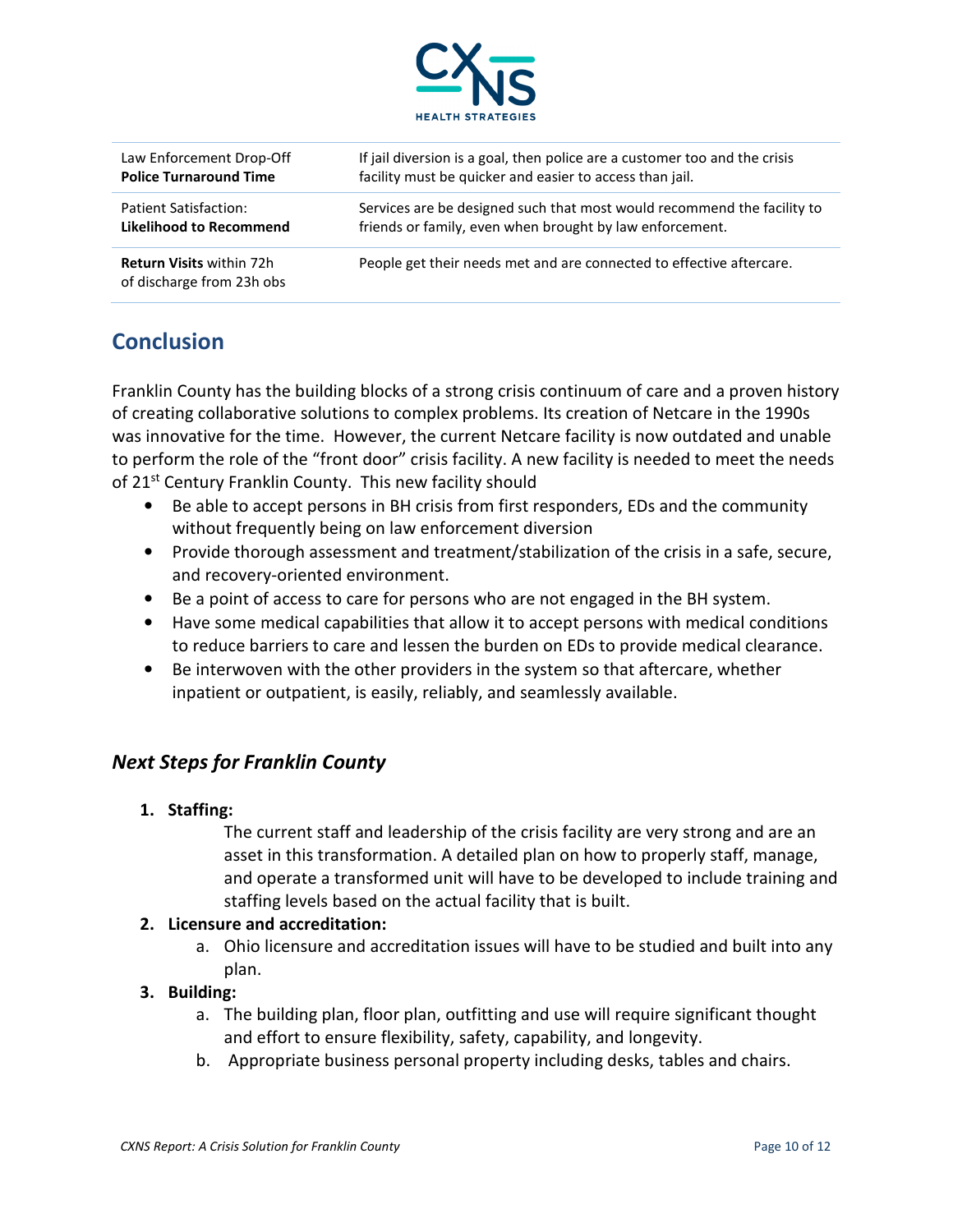

#### 4. Technology:

- a. EMR: The current state of the EMR poses a challenge and should be considered in the planning.
	- i. EMR should align with hospitals.
	- ii. Currently behind the curve with technology (e.g. Pyxis).
- b. Security: observation and safety in the building is a consideration.
	- i. Security cameras.

#### 5. Community:

a. Extensive work to seamlessly integrate the facility into existing resources such as the SUD facilities, hospitals and community will be needed.

#### 6. MCO/Health Plans:

a. It is vital that the payers be involved in all aspects of the planning so that they recognize the value and medically necessary services are reimbursed. We recommend engaging them throughout the process.

In summary, a new crisis facility will ensure that individuals experiencing a behavioral health crisis are quickly evaluated, stabilized, and connected to ongoing treatment with the right provider in the least-restrictive setting that can safely and effectively meet their needs. This will improve the safety and experience of not only the person in crisis, but also the community, caregivers, and first-responders. In addition, reductions in ED boarding and inpatient psychiatric admissions reduces results in more efficient use of limited resources, creating capacity for those who truly need higher levels of care. These outcomes result in both better clinical care and stewardship of taxpayer dollars.